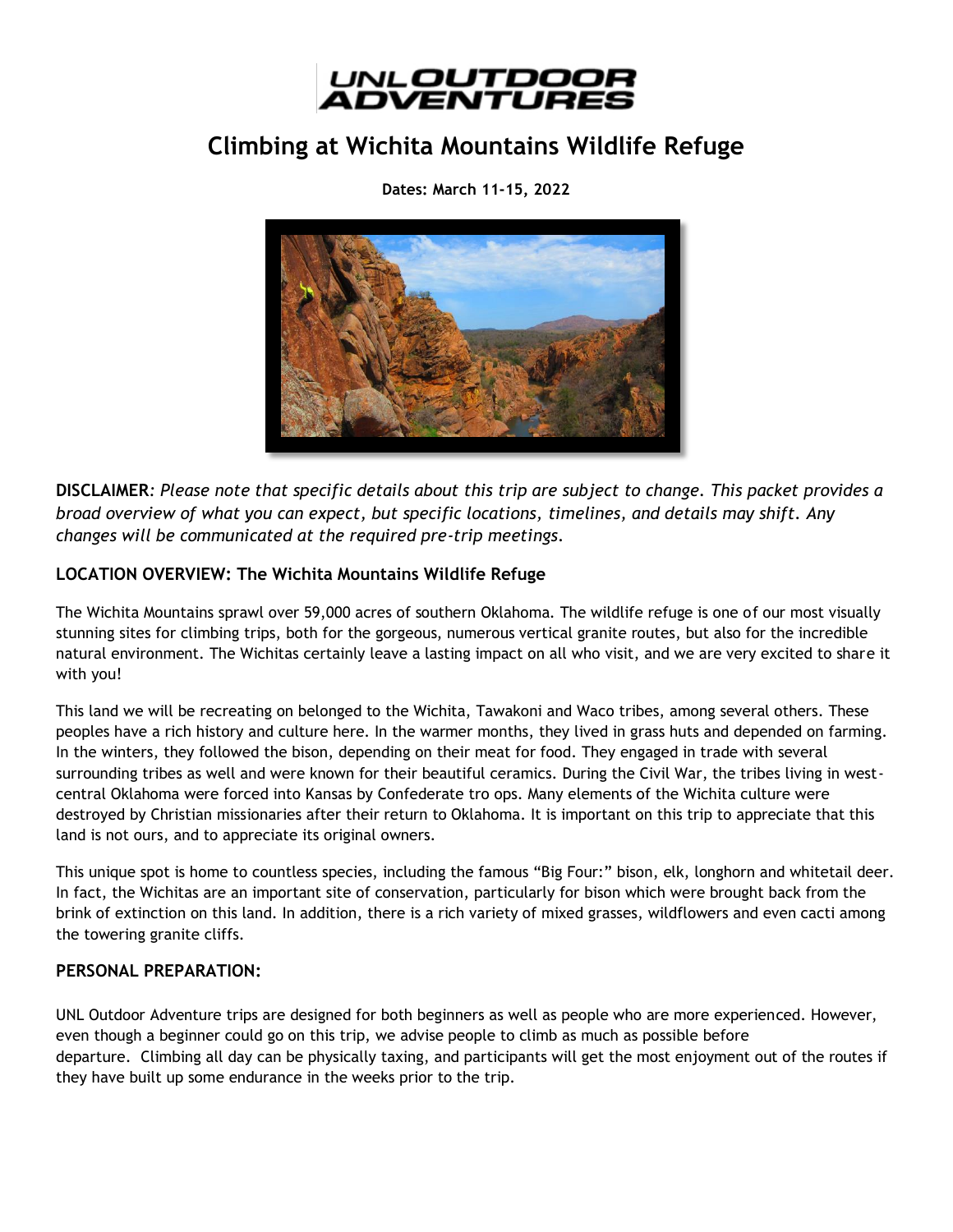## **TRANSPORTATION:**

All transportation is included in the price of the trip. University vehicles will be used as transportation to and from the Wichita Mountains Wildlife Refuge. We will depart from UNL Outdoor Adventures in the afternoon on Friday, March 11<sup>th</sup>

## **WEATHER:**

\**Weather is very variable and subject to change, but the following are averages for mid-March. Please refer to the personal gear checklist to make sure you are adequately prepared- rain gear and warm layers are a must!\**

Average High Temperature: 66 °F

Average Low Temperature: 40 °F

Sunrise: 7:30 AM

Sunset: 7:30 PM

#### **CAMPSITES:**

We will be staying at group camping sites in 3 or 4 person tents. Amenities at the campsite include toilets. Bathrooms may be a bit of a walk away from the tents. Campsites are about half an hour from Medicine Park, OK.

#### **FOOD AND COOKING:**

As with all aspects of this expedition, cooking will be a group effort. Everyone will be responsible for washing their own dishes and helping with the group dishes after each meal. All meals while at the climbing site will be provided by Outdoor Adventures. You will just need to cover the meals as we are driving. Please see the trip itinerary for specific meals that are **not** provided by Outdoor Adventures. Please inform the trip leaders of any dietary concerns or needs during the pre-trip meeting.

#### **MINIMUM IMPACT LIVING/LEAVE NO TRACE:**

Going into areas like the Wichitas is like visiting a museum. If everyone left a mark going through the museum, the artifacts would be soon destroyed. The same goes for wilderness areas. If we all leave one our mark on the landscape, the wilderness would soon be despoiled. In order to create the minimum impact, we will be practicing the principles of Leave No Trace. This includes packing out all waste, staying on marked trails, taking nothing but pictures, and being respectful of other visitors and especially wildlife\*

For more information about the 7 principles of leave no trace, go to <https://lnt.org/why/7-principles/>

*\*We will see bison on this trip. They roam freely around the entire refuge. Bison are large and potentially dangerous animals if provoked. It is vital for both your safety and the safety of the wildlife to keep your distance (at least 25m).*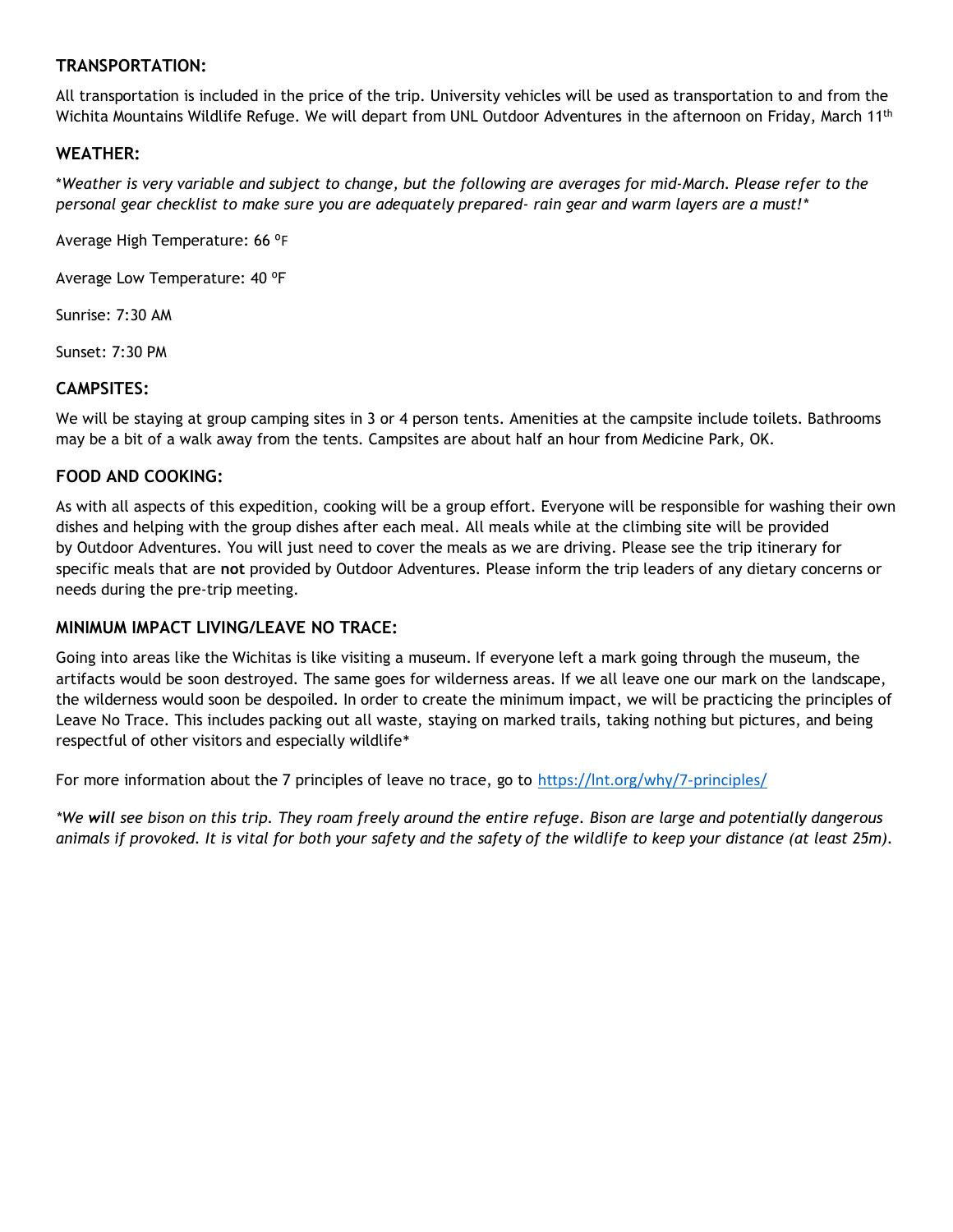#### **EXPEDITION BEHAVIOR:**

Expedition behavior means taking care of yourself and other group members. Everyone has signed up for the trip for their own reasons, but the experience itself will be a shared experience between all members of the trip. Your presence and behavior on the trip effects others' experience in all sorts of ways. On this trip, camp responsibilities are shared. Everyone will take their turn to do dishes, help cook, carry group gear etc. This also means taking care of yourself- if you are unhealthy, it will negatively impact the experience for others. For example, it is important to stay hydrated, to not unnecessarily endanger yourself, and communicate concerns to trip leaders. Characteristics such as respectfulness, flexibility, tolerance of others, courtesy, direct communication, self-awareness, and teamwork become critical when traveling in groups in remote areas. Proper E.B. can make difference between a good experience and a great one!

# **SMOKING, ALCOHOL, AND CELL PHONE POLICIES:**

In the spirit of expedition behavior, please do not bring alcohol or illegal substances on the trip. Cigarettes are acceptable at established areas but are not allowed to be used in vehicles. We would encourage you not to smoke on this trip out of respect of other participants. Further, please be respectful of other participants with cell phone use. We ask that cell phones not be used in vehicles or at the activity site and when used, please use away from the group. Be present in the moment. In the short time we are on the trip, we want to focus on building relationships and taking in the incredible sights and sounds of the area. We hope that you do, too.

# **WHAT'S PROVIDED BY OAC:**

All transportation, meals while at the activity site, all activity-related gear and camping equipment, camping fees, leadership, and instruction are provided by Outdoor Adventures. The trip cost does not include personal clothing and equipment, or meals outside of the activity site. Be sure to bring cash and a debit/credit card for meals and souvenirs.

#### **MORE INFO:**

Climbing Routes Resource:<http://www.mountainproject.com/>

Wichita Mountain Wildlife Refuge: [https://www.fws.gov/refuge/wichita\\_mountains/](https://www.fws.gov/refuge/wichita_mountains/)

#### **CONTACTS:**

UNL Outdoor Adventures Center: (402) 472-4777,<http://crec.unl.edu/>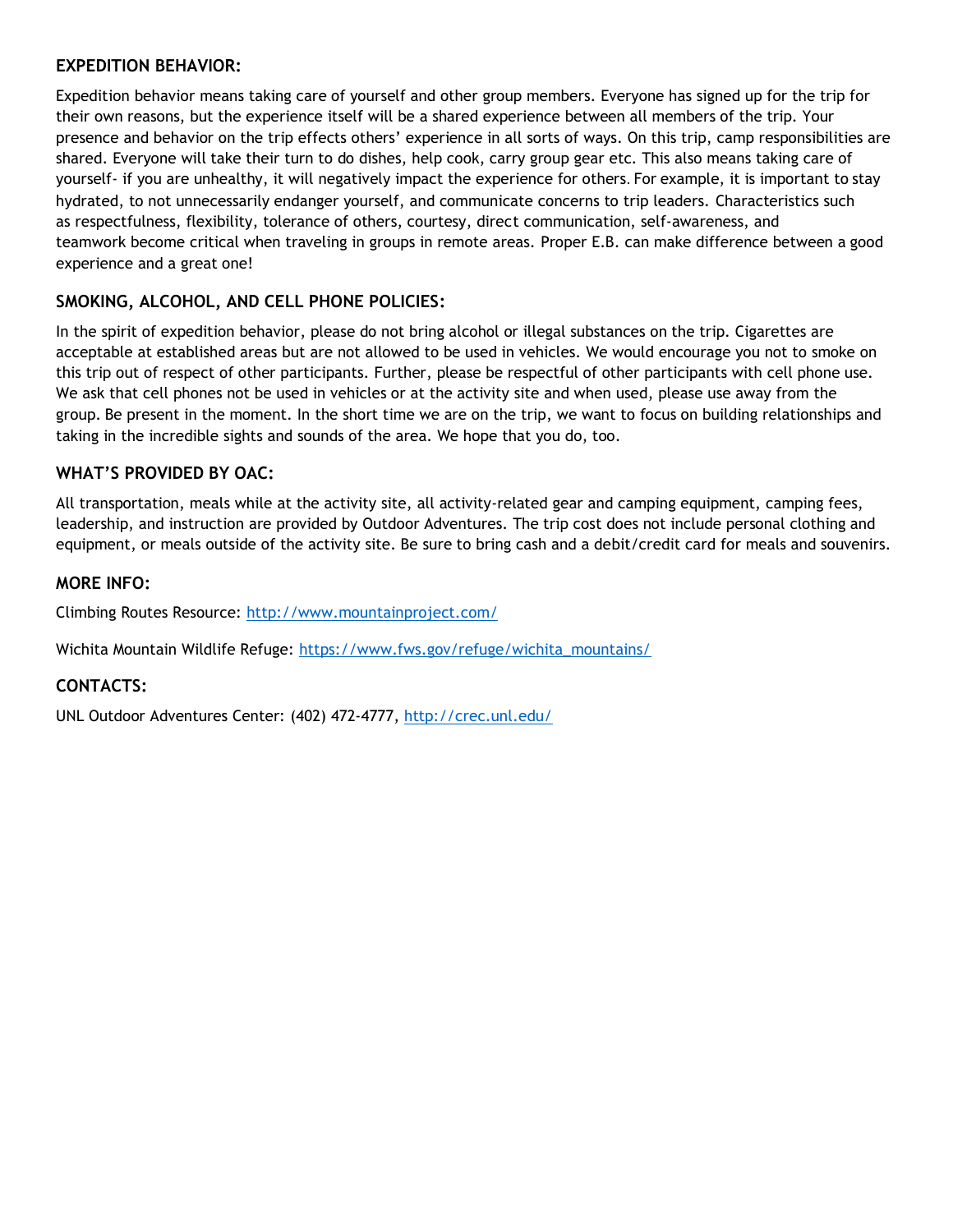# **PERSONAL GEAR CHECKLIST**

#### **Rock Climbing Gear:**

- ❑ Chalk Bag\*
- ❑ Climbing Harness\*
- ❑ Climbing Shoes\*
- ❑ Climbing Helmet\*
- ❑ Comfortable Closed Toe Shoes
- ❑ Comfortable Climbing Clothes (2-3 pairs)
- ❑ Warm clothing Layers (Long Sleeve Shirt, Jacket, Hoodie, etc...)
- ❑ Rain Jacket
- ❑ Sunglasses

\*Gear can be provided by the Outdoor Adventures Center

\*\*Note: Any personal climbing gear must be approved and inspected by an Outdoor Adventures trip leader

# **Clothing:**

- ❑ Comfortable shoes for camp
- ❑ Socks (wool or synthetic)
- ❑ Long Underwear/Base Layer (wool or synthetic)
- ❑ Underwear
- ❑ Quick Drying Shorts and/or Pants
- ❑ Rain Pants
- ❑ Rain Jacket
- ❑ Synthetic T-Shirts
- ❑ Synthetic Long Sleeve Shirt
- ❑ Fleece or Insulating Jacket
- ❑ Lightweight Gloves
- ❑ Lightweight Stocking Cap
- ❑ Sun Hat

# **Personal Items:**

- ❑ Toiletries (toothbrush, toothpaste, etc...)
- ❑ Sunscreen
- ❑ Lip Balm with SPF
- ❑ Prescription Glasses, Contacts, and Case
- ❑ Personal First Aid Kit, Medications, Prescriptions
- ❑ Camera
- ❑ Journal with Pen or Pencil
- ❑ Tampons, Pads, Towelettes
- ❑ Water Storage (minimum of 2 Liters in total capacity)
- ❑ Pillow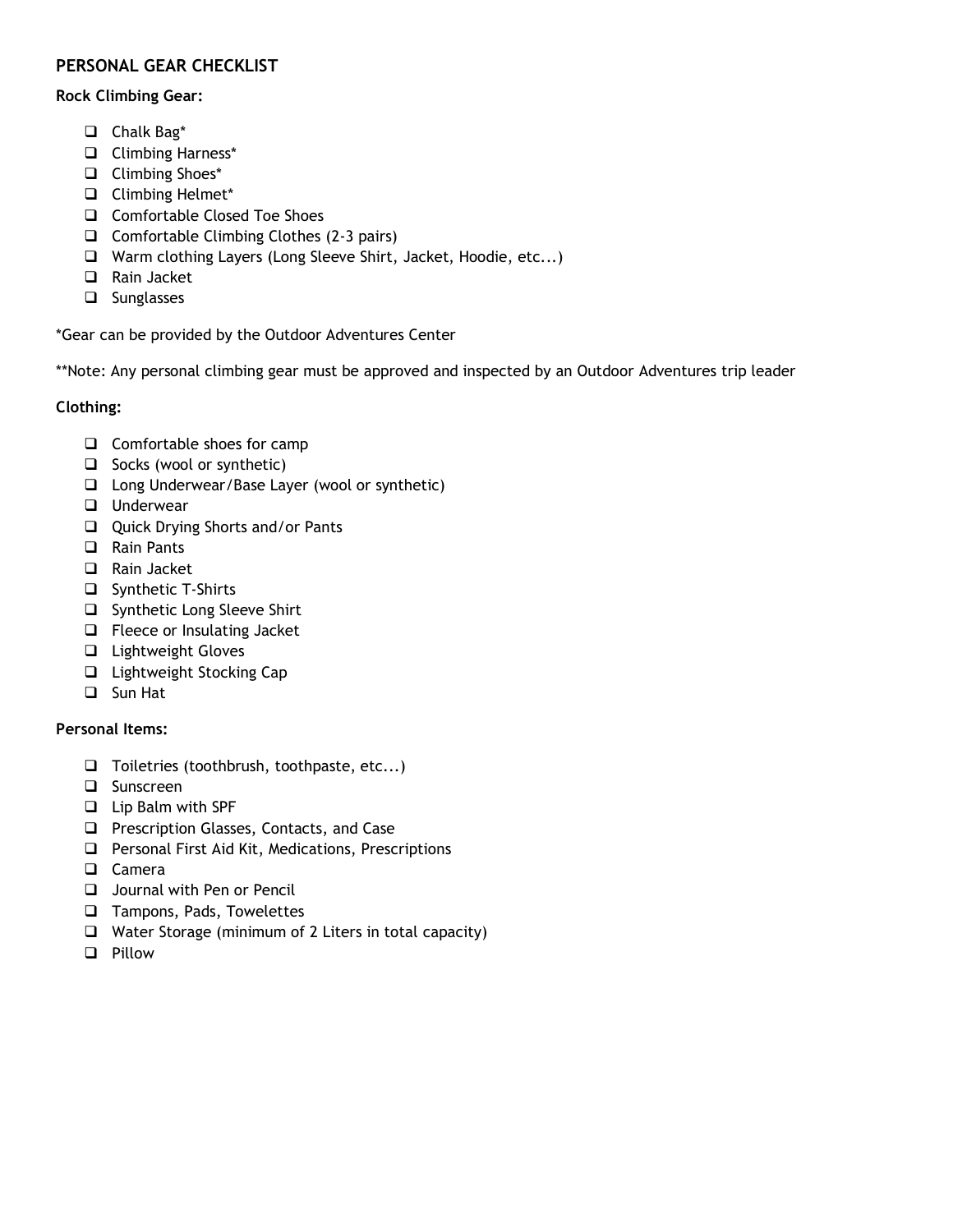# **Travel:**

- ❑ Small Backpack for Car and Climbing
- ❑ Casual Clothes for Car Ride
- ❑ Toiletries/Towel
- ❑ Money/Credit Card

# **Gear That Will Be Provided by OAC:**

- ❑ Tent
- ❑ Sleeping Bag (20 degree)
- ❑ Sleeping Pad
- ❑ Stove
- ❑ Cook Gear
- ❑ Food Bowl and Utensils
- ❑ Headlamp
- ❑ First Aid Supplies
- ❑ All Climbing and Technical Gear
- ❑ Personal Climbing Gear (as mentioned above)

*Considerations: When packing for this field experience, please consider that there will be limited space available in the vehicles. Please keep your personal luggage to a minimum and bring only a small personal backpack filled only with what you need.*